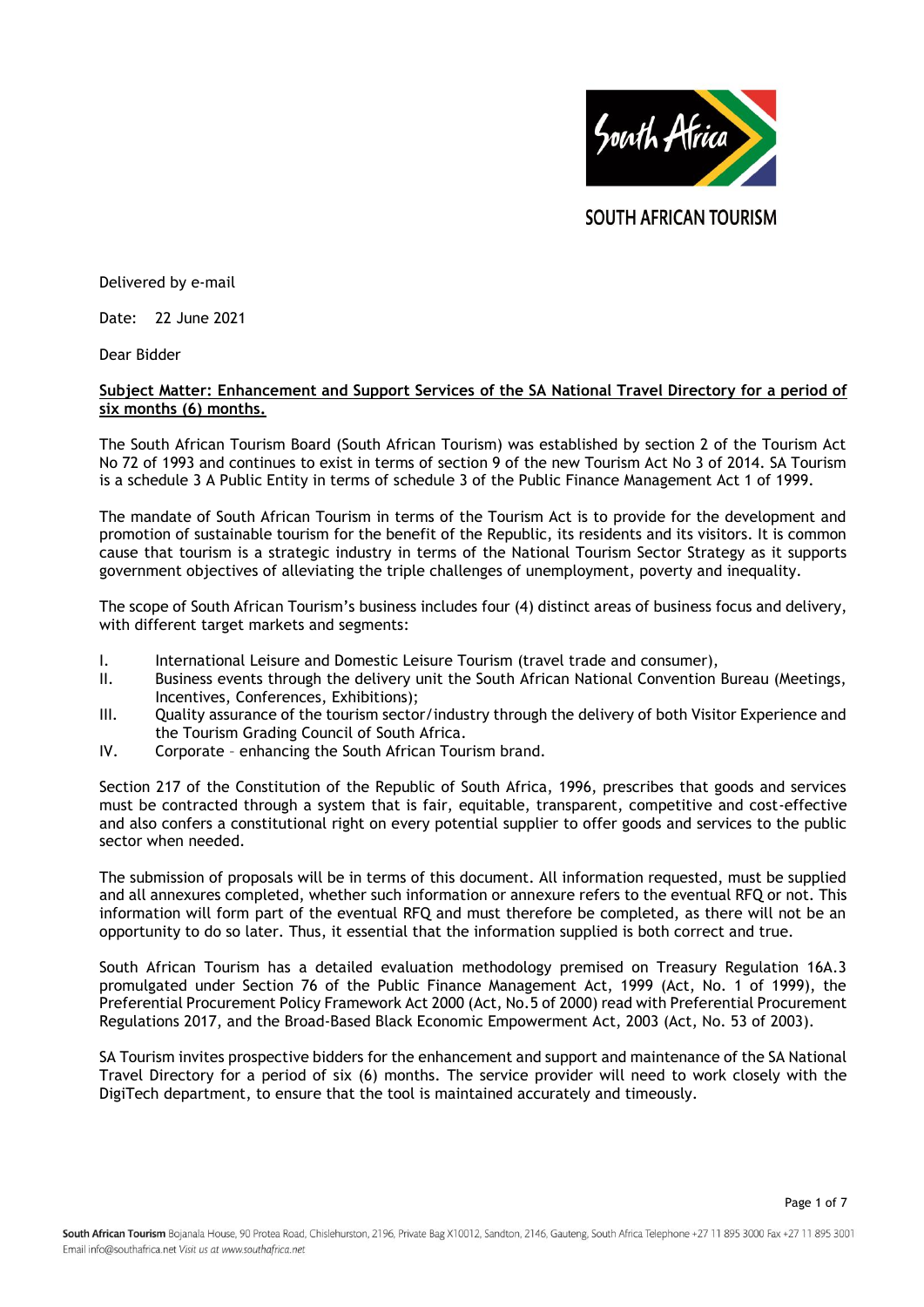# **1. The scope of services**

The SA National Travel Directory was built on PHP/MYSQL using Microsoft SQL Server database on platform Laravel 4.2 and the processes on the NTPD are performed through a REST API using JSON for data serialization. The current version of the SA National Travel Directory is built within the same Content Management System (CMS) that ran the SAT marketing site and is proprietary and licensed software developed by Native (and previously, Cambrient).

The aim of the SA National Travel Directory is to market South African products, graded establishments and services by creating interactive platform for product owners and customers. Below are the functionalities the website offers.

- List their product or services,
- Update their profiles or products and services including updating of contact details,
- Upload images of their product,
- Map their business on the travel directory interactive map to enable interested partners/customers trace/track the products and establishments locations.

Currently, the website is not interactive and have technical error on these functionalities.

- Creating listing,
- Submitting for moderator approval,
- Updating of profiles, products and services,
- Viewing listings,
- Creating of a new user,
- Accreditation change,
- Images not reflecting On edit mode and upload an image to a listing, the image shows "broken" on the front-end. The assumption would be that the image path is broken.
- Errors on New town creation the "locations" link (http://directory.southafrica.net/app#/locations).

# **The scope of services should cover the following:**

- Enhancing of the SA National Travel Directory,
- Fixing of errors,
- System Implementation Process & SDLC,
- Dev testing & UAT,
- Go Live.
- Administration and User Training.
- Project Management Documentation,
- Technical & Functional Specifications (Other related Docs).
- Support and Maintenance for the remaining period of the 6 months after Go Live.
- Integration to the Grading System (QiT)
- Integration to the Business to Business (B2B) Growth Hub Portal. **NB: Under development.**
- Migrate the enhanced SA National Travel Directory to Umbraco.

**NB:** SA National Travel Directory supporting docs will only be shared with the preferred bidder.

# **2. Format of proposals**

**Bidders must complete and return all the necessary standard bidding documents (SBD's) attached to this request for technical and financial proposals.**

### **Bidders are advised that their proposals should be concise, written in plain English and simply presented in the same order as indicated below: -**

- (a) A cover letter introducing your firm and credentials, capacity, capability and experience for this assignment;
- (b) National Treasury Centralized Supplier Database (CSD) registration summary report with a valid tax status;
- (c) Proof of B-BBEE Status level contribution;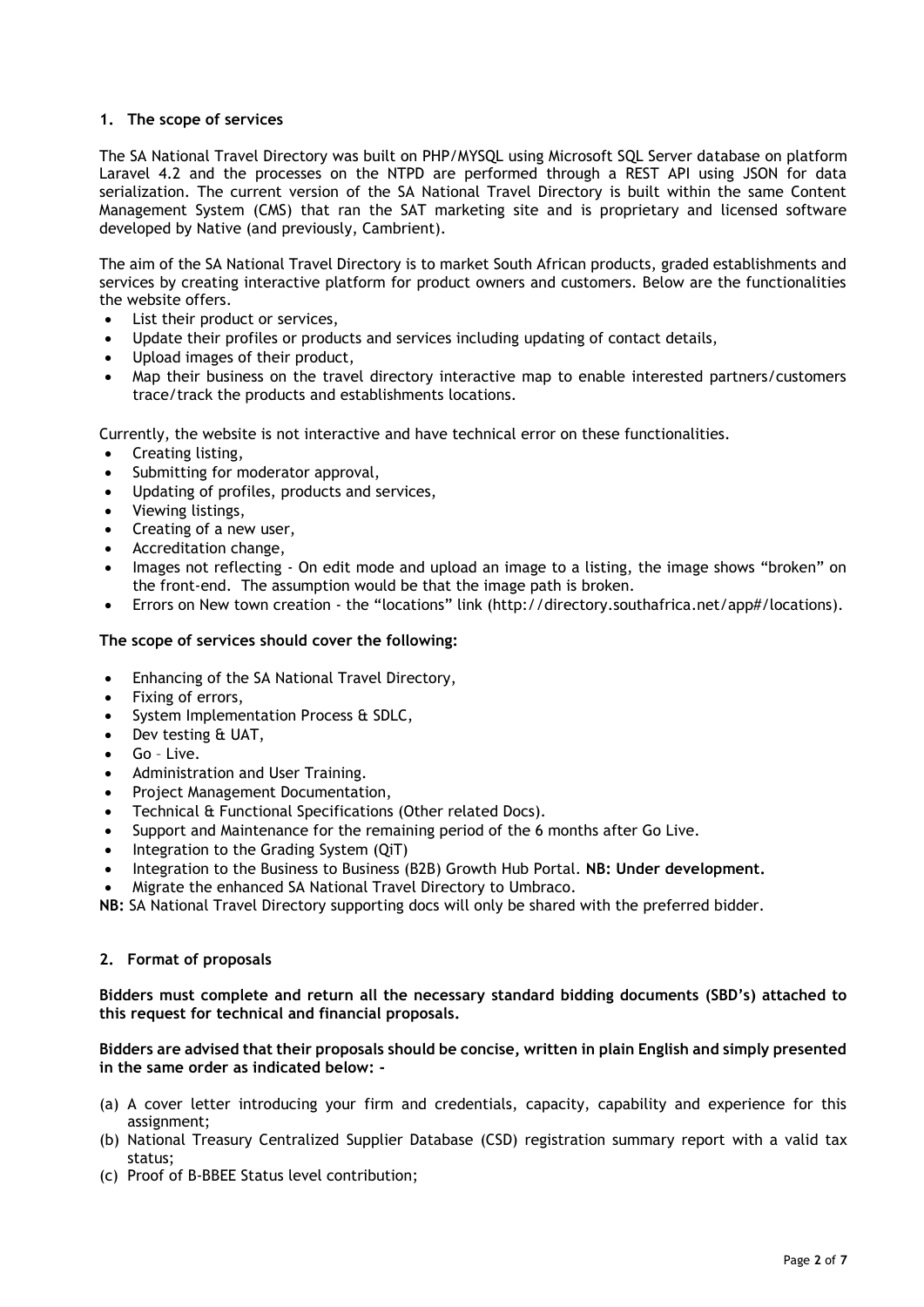- (d) Bidders must have specific experience and submit at least three recent references (in a form of written proof(s) on their client's letterhead including relevant contact person(s), office telephone & fax number, website and email address) where similar work was undertaken.
- (e) Overview of the methodology your firm uses to facilitate the development of implementation plans;
- (f) Outline of the qualifications and related experience of the proposed candidate who will be assigned to the matter;
- (g) Financial proposal to deliver the assignment, i.e. your firm's daily rate for facilitation services, including any other cost SA Tourism should be aware off for the successful completion of the assignment;
- (h) Declaration of Interest SBD 4;
- (i) Preference Point Claim Form SBD 6.1;
- (j) Declaration of Bidder's Past Supply Chain Management Practices SBD 8; and
- (k) Independent Bid Determination SBD 9.

### **3. Evaluation Method**

The evaluation process of bids will comprise of the following phases:

| Phase 1                                                 | Phase 2                                                                                                                                                   | <b>Phase 3</b>                                                                                                                                                                                                                                                                                                                                                                              |
|---------------------------------------------------------|-----------------------------------------------------------------------------------------------------------------------------------------------------------|---------------------------------------------------------------------------------------------------------------------------------------------------------------------------------------------------------------------------------------------------------------------------------------------------------------------------------------------------------------------------------------------|
| Evaluation Administrative Functionality<br>Requirements | <b>Criteria</b>                                                                                                                                           | <b>Evaluation Price and B-BBEE</b>                                                                                                                                                                                                                                                                                                                                                          |
| Compliance<br>administration                            | to<br>required<br>with Bidder(s) are<br>and achieve a minimum threshold<br> mandatory bid requirements  70% to proceed to Phase 3 <br>(Price and B-BBEE). | bidders that have<br>successfully<br>The<br>progressed through to Phase 2 will be<br>evaluated in accordance with the 80/20<br>preference point system contemplated in<br>Preferential Procurement<br>Policy<br>the<br>lFramework Act.2017<br>80 points will be awarded for price while 20<br>points will be allocated for preference points<br>for BBBEE as prescribed in the regulations. |

# 3.1. Points awarded for functionality:

|                                                                                                               | <b>Rating</b> |  |    |   |               |
|---------------------------------------------------------------------------------------------------------------|---------------|--|----|---|---------------|
| <b>EVALUATION CRITERIA</b>                                                                                    |               |  |    | 5 | <b>Weight</b> |
| The Bids will be evaluated on a scale of 1 - 5 in accordance with the criteria below. The rating will be as   |               |  |    |   |               |
| follows: $1 = \text{Very poor}, 2 = \text{Poor}, 3 = \text{Good}, 4 = \text{Very good}, 5 = \text{Excellent}$ |               |  |    |   |               |
| Company development and design experience in C# and .NET<br>1.                                                |               |  | 20 |   |               |
| Please provide proof/reference with contact details where the skills and knowledge were applied.              |               |  |    |   |               |
| Support and Maintenance Service Approach:<br>2.                                                               |               |  |    |   |               |
| Bidders to provide a clear description of how support services will be provided. Remote or onsite support     |               |  |    |   | 15            |
| to be clearly stated.                                                                                         |               |  |    |   |               |
|                                                                                                               |               |  |    |   |               |
| 3.<br>Development and Support experience in any of the mentioned technologies stack.                          |               |  |    |   |               |
|                                                                                                               |               |  |    |   |               |
| PHP/MYSOL<br><b>REST API</b>                                                                                  |               |  |    |   |               |
| <b>JSON</b>                                                                                                   |               |  |    |   |               |
| Microsoft SQL Server database                                                                                 |               |  | 30 |   |               |
| $C#$ NET                                                                                                      |               |  |    |   |               |
| Platform Laravel 4.2                                                                                          |               |  |    |   |               |
| <b>UMBRACO</b>                                                                                                |               |  |    |   |               |
| References.<br>4.                                                                                             |               |  |    |   |               |
|                                                                                                               |               |  |    |   | 20            |
|                                                                                                               |               |  |    |   |               |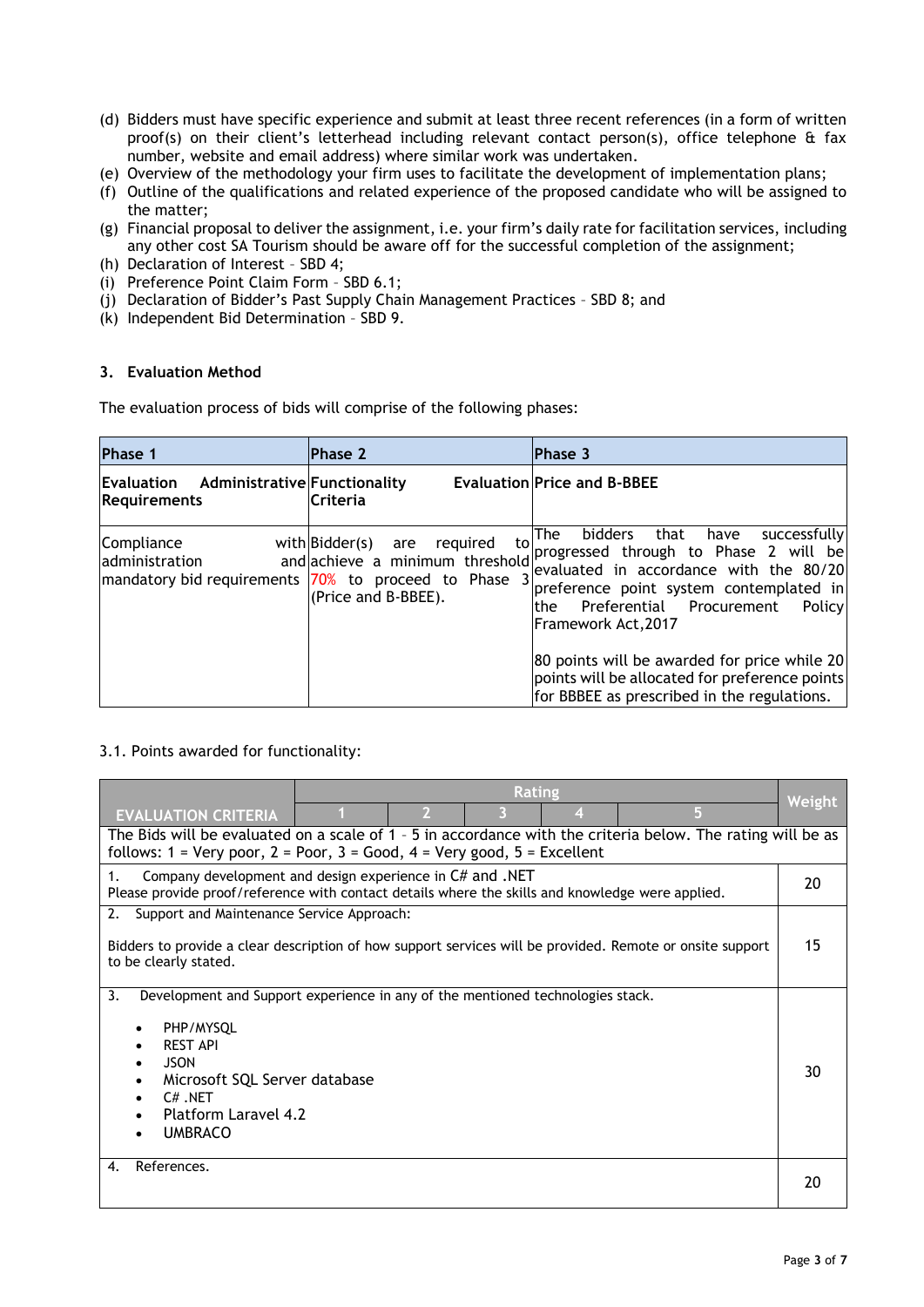| Bidders must have specific experience and submit three (03) recent contactable references (in a form of<br>written proof(s) on their client's letterhead including relevant contact person(s), office telephone &<br>number, website and email address) where similar work was undertaken and should not be older than<br>three $(3)$ years. |    |
|----------------------------------------------------------------------------------------------------------------------------------------------------------------------------------------------------------------------------------------------------------------------------------------------------------------------------------------------|----|
| NO APPOINTEND LETTERS FROM CLIENTS WILL BE ACCEPTED.                                                                                                                                                                                                                                                                                         |    |
| 5. Resource relevant experience.                                                                                                                                                                                                                                                                                                             |    |
|                                                                                                                                                                                                                                                                                                                                              | 15 |
| Please provide CV's.                                                                                                                                                                                                                                                                                                                         |    |
| TOTAL POINTS FOR FUNCTIONALITY                                                                                                                                                                                                                                                                                                               |    |
| A threshold of 70% is applicable                                                                                                                                                                                                                                                                                                             |    |
|                                                                                                                                                                                                                                                                                                                                              |    |

**"functionality"** means the measurement according to predetermined norms, as set out in the bid documents, of a service or commodity that is designed to be practical and useful, working or operating, taking into account, among other factors, the quality, reliability, viability and durability of a service and the technical capacity and ability of a bidder;

- 3.1.1 Bids will be evaluated strictly according to the bid evaluation criteria stipulated in this section.
- 3.1.2 Bidders must, as part of their bid documents, submit supportive documentation for all functional requirements as well as key considerations under section 1. The official responsible for scoring the respective bids will evaluate and score all bids based on their submissions and the information provided
- 3.1.3 The score for functionality will be calculated as in terms of the table below where the SAT official will rate each individual criterion on the score sheet using the following value scale:

| <b>Rating</b>                         | <b>Definition</b>                                                                                                                                                                                                                                                                                                                                                 | <b>Score</b>   |
|---------------------------------------|-------------------------------------------------------------------------------------------------------------------------------------------------------------------------------------------------------------------------------------------------------------------------------------------------------------------------------------------------------------------|----------------|
| <b>Excellent</b>                      | Exceeds the requirement. Exceptional demonstration by<br>the supplier of the relevant ability, understanding,<br>experience, skills, resource and quality measures<br>required to provide the goods / services. Response<br>identifies factors that will offer potential value, with<br>supporting evidence.                                                      | 5              |
| Good                                  | Satisfies the requirement with<br>minor additional<br>benefits. Above average demonstration by the supplier<br>of the relevant ability, understanding, experience, skills,<br>resource and quality measures required to provide the<br>goods / services. Response identifies factors that will<br>offer potential required services, with supporting<br>evidence. | 4              |
| Acceptable                            | Satisfies the requirement. Demonstration by the supplier<br>of the relevant ability, understanding, experience, skills,<br>resource, and quality measures required to provide the<br>goods / services, with supporting evidence.                                                                                                                                  | 3              |
| Minor<br><b>Reservations</b>          | Satisfies the requirement with minor reservations. Some<br>minor reservations of the supplier's relevant ability,<br>understanding, experience, skills, resource and quality<br>measures required to provide the goods / services, with<br>little or no supporting evidence.                                                                                      | $\overline{2}$ |
| <b>Serious</b><br><b>Reservations</b> | Satisfies the requirement with major reservations.<br>Considerable reservations of the supplier's relevant                                                                                                                                                                                                                                                        |                |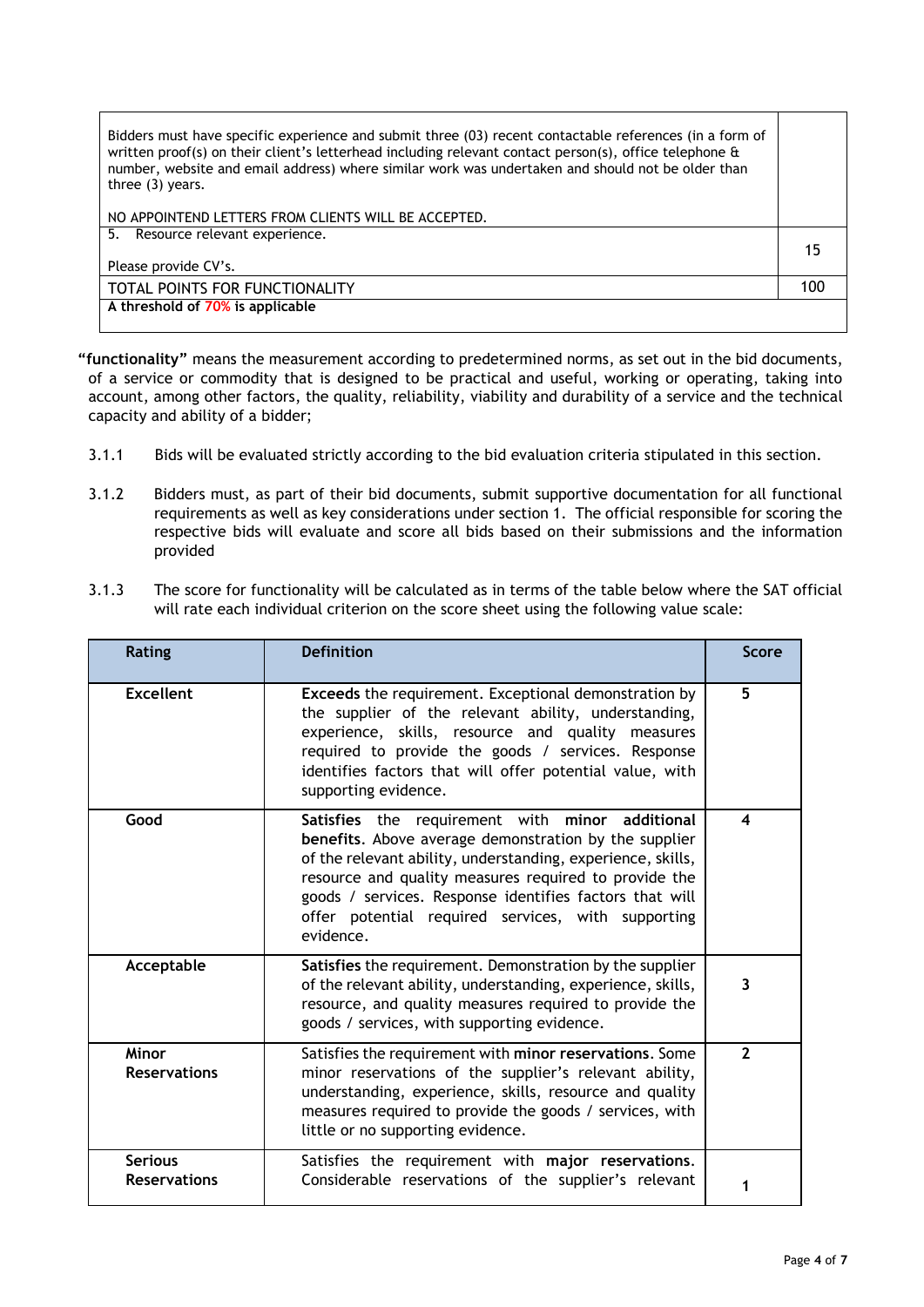|              | ability, understanding, experience, skills, resource and<br>quality measures required to provide the goods /<br>services, with little or no supporting evidence.                                                                                                                                         |  |
|--------------|----------------------------------------------------------------------------------------------------------------------------------------------------------------------------------------------------------------------------------------------------------------------------------------------------------|--|
| Unacceptable | Does not meet the requirement. Does not comply<br>and/or insufficient information provided to demonstrate<br>that the supplier has the ability, understanding,<br>experience, skills, resource & quality measures required<br>to provide the goods / services, with little or no<br>supporting evidence. |  |

- 3.1.4. The value scored for each criterion will be multiplied with the specified weighting for the relevant criterion to obtain the marks scored for each criterion. These scores will be added and expressed as a fraction of the best possible score for all criteria.
- 3.1.5. The proposal from the bidder which meets the highest score for functionality will be deemed the preferred proposal.

Awarding of Points for Price and Broad-Based Black Economic Empowerment.

The bidders that have successfully progressed through to Phase 3 (bidders who meets the minimum threshold for functionality of 70%) will be evaluated in accordance with the 80/20 preference point system contemplated in the Preferential Procurement Policy Framework Act, 2000 and the Preferential Procurement Regulations of 2017.

80 points will be awarded for price while 20 points will be allocated for preference points for BBBEE as prescribed in the regulations.

Points for B-BBEE level of contribution will be awarded in accordance with the below table: -

| <b>B-BBEE Status Level of</b><br>Contributor | <b>Number of Points</b> |
|----------------------------------------------|-------------------------|
|                                              | 20                      |
| $\overline{2}$                               | 18                      |
| $\overline{3}$                               | 14                      |
| 4                                            | 12                      |
| 5                                            | 8                       |
| 6                                            | 6                       |
| 7                                            | 4                       |
| 8                                            | $\overline{2}$          |
| Non-compliant contributor                    | n                       |

Bidders are required to submit proof of B-BBEE Status Level of contributor. Proof includes original and valid B-BBEE Status Level Verification Certificates issued by a SANAS credited agency or certified copies thereof together with their price quotations, to substantiate their B-BBEE rating claims.

In terms of the Generic Codes of Good Practice, an enterprise including a sole propriety with annual total revenue of R10 million or less qualifies as an EME. An EME is required to submit a sworn affidavit confirming their annual total revenue of R10 million or less and level of black ownership to claim points as prescribed by regulation 6 and 7 of the Preferential Procurement Regulations 2017.

The Codes define a QSE as any enterprise with annual total revenue of between R10 million and R50 million. A QSE is required to submit a sworn affidavit confirming their annual total revenue of between R10 million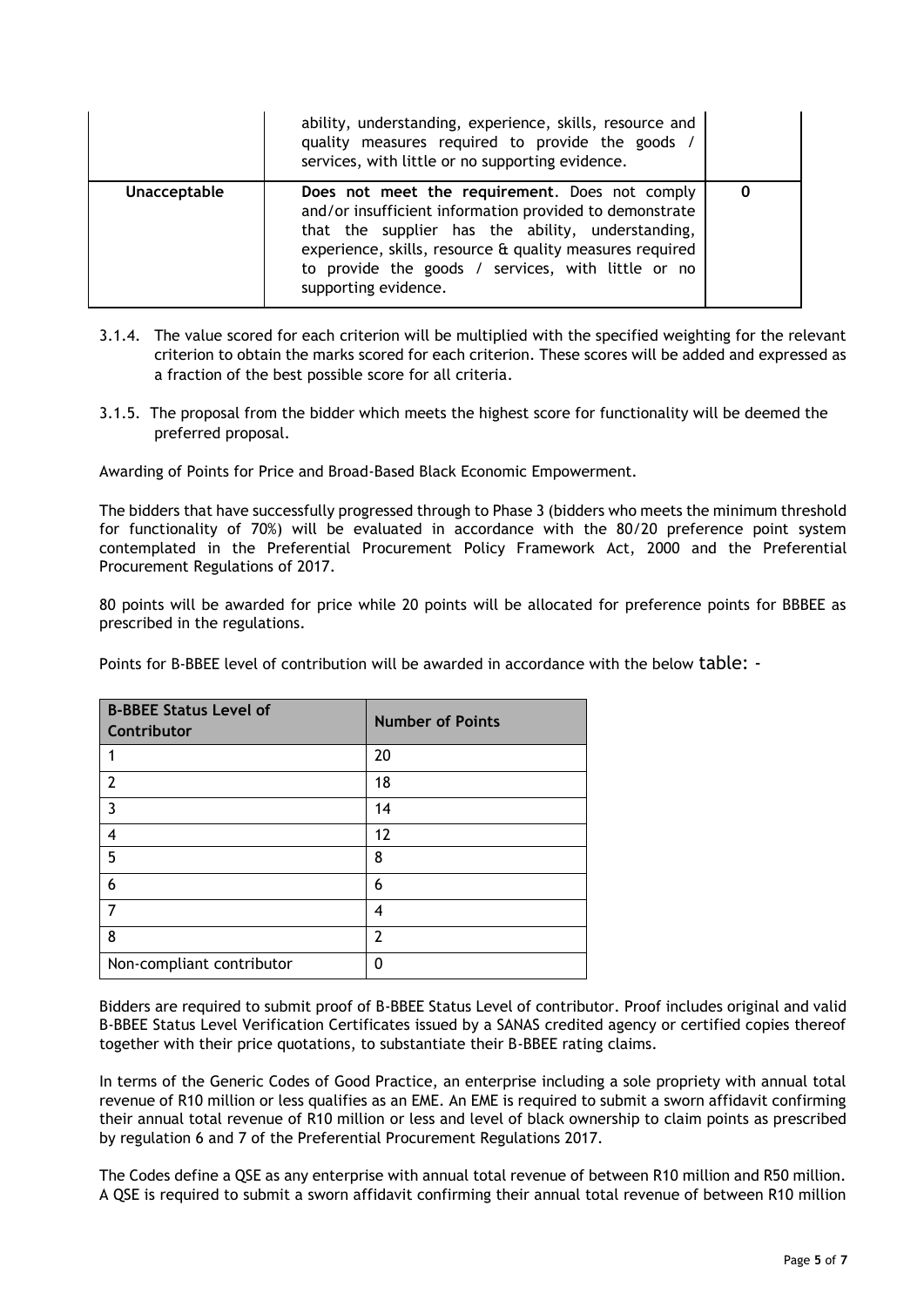and R50 million and level of black ownership or a B-BBEE level verification certificate to claim points as prescribed by regulation 6 and 7 of the Preferential Procurement Regulations 2017.

Bidders who do not submit B-BBEE Status Level Verification Certificates or Sworn affidavits, in the case of EME's and QSE's, or who are non-compliant contributors to B-BBEE do not qualify for preference points for B-BBEE but will not be disqualified from the bidding process. They will score points out of 80 for price only and zero (0) points out of 20 for B-BBEE.

### 4. **National Treasury Centralized Supplier Registration and B-BBEE Certificates.**

All bid submissions must include a copy of successful registration on National Treasury's Centralized Supplier Database (CSD) with a valid tax clearance status and proof of B-BBEE status level of contribution.

### **5. Deadline for submission**

All proposals must be e-mailed, in PDF format, to [leratos@southafrica.net](mailto:leratos@southafrica.net) no later than **14h00 on Friday, 02 July 2021** and should remain valid for at least 1 month after the closing date.

### **Proposals submitted after the closing date and time will be not considered.**

### **6. Confidentiality**

The request for a technical and cost proposal and all related information shall be held in strict confidence by bidders and usage of such information shall be limited to the preparation of the bid. All bidders are bound by a confidentially agreement preventing the unauthorized disclosure of any information regarding SA Tourism or of its activities to any other organization or individual.

The bidders may not disclose any information, documentation or products to other clients without written approval of SA Tourism.

### **7. Terms of engagement**

Prior to commencing with the assignment, the successful bidder will be required to meet with the Ms. Pheladi Ohadiaso to align the final statement of work (SOW) and criteria for approval.

### **8. Payments**

No advance payments will be made in respect of this assignment. Payments shall be made in terms of the deliverables as agreed upon and shall be made strictly in accordance with the prescripts of the PFMA (Public Finance Management Act, 1999. Act 1 of 1999).

The successful bidder shall after completion of the contract, invoice SA Tourism for the services rendered. No payment will be made to the successful bidder unless an invoice complying with section 20 of VAT Act No 89 of 1991 has been submitted to SA Tourism.

Payment shall be made into the bidder's bank account normally 30 days after receipt of an acceptable, valid invoice. The bidder must ensure that their banking details are verified on the CSD report.

### **9. Non-compliance with delivery terms**

The successful bidder must ensure that the work is confined to the scope as defined and agreed to. As soon as it becomes known to the bidder that they will not be able to deliver the services within the delivery period and/or against the quoted price and/or as specified, SA Tourism' must be given immediate written notice to this effect.

# **10. Cost**

The bidder will bear all the costs associated with the preparation of the response and no costs or expenses incurred by the bidder will be borne by SA Tourism.